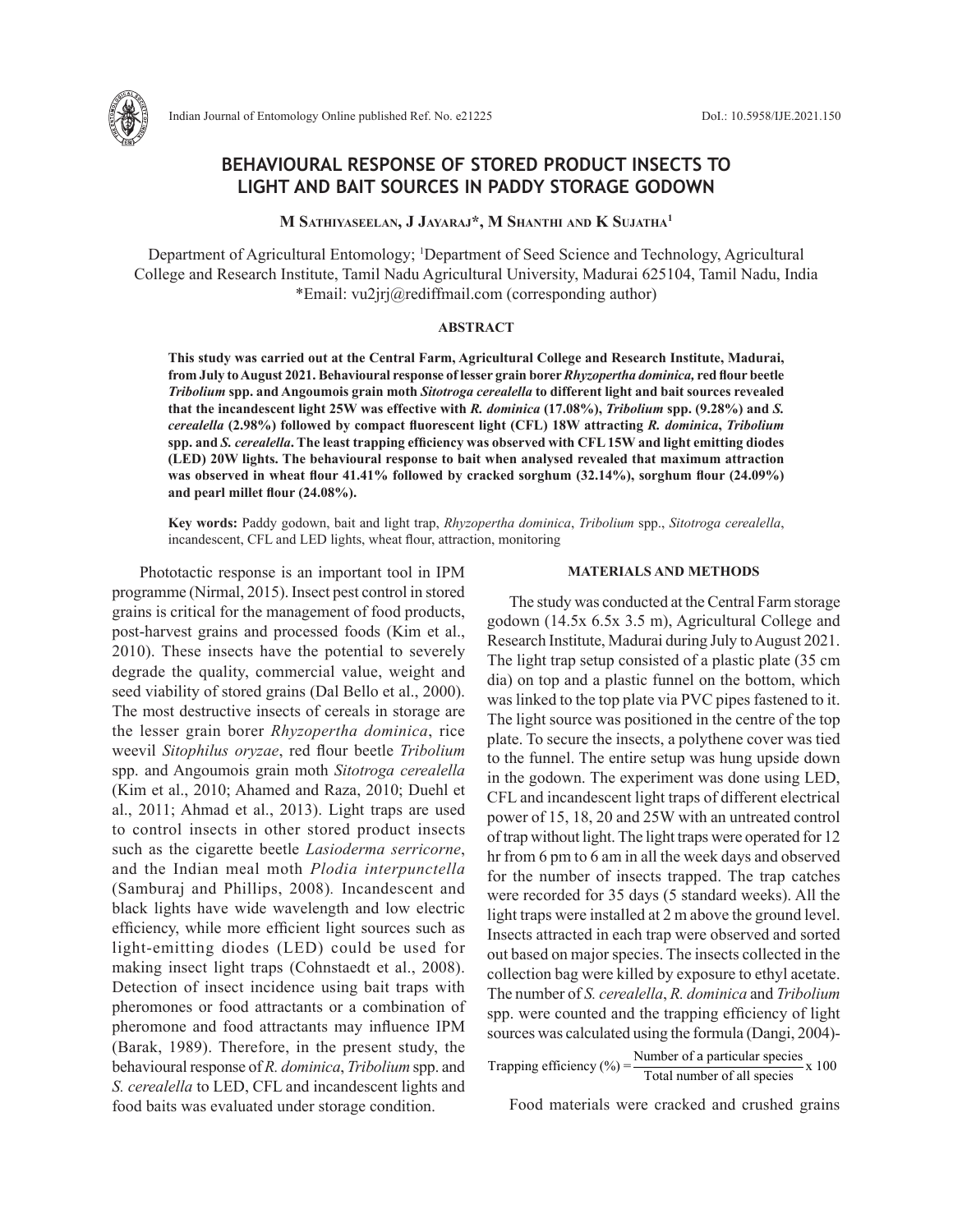and flours of sorghum, wheat, groundnut, rice, maize pearl millet and rice bran were taken and filled in the polythene receptacles of probe trap-like structure which was made of rustproof metal, hollow cylinders of 23 and 5 cm long and dia, respectively; and with 280 evenly spaced 4 mm hole which can hold 50 g food bait, with one end closed by a removable cap. The bait traps filled with 50 g of materials were inserted into the interspace between the staked bags for the insects to drop into the bottom part of the polyethene receptacle attached with traps. The trap catches were recorded for 25 days and the attraction index was calculated using the formula (Smith et al., 1993): Attraction Index  $(\%)=(T-C)/N)$  x100, where T- no. of insects attracted in treatment; C- No. of insects trapped in the control; and N- Total no. of individuals. The attraction index and the difference in the behavioural response/ orientation of the insects were analysed using completely randomized design (CRD) by one-way ANOVA subjecting the data to arcsine transformation and were separated by using Duncan's Multiple Range Test (DMRT) with SPSS 22.0 software and the differences were regarded as significant at  $p < 0.05$  (Gomez and Gomez, 1984).

#### **RESULTS AND DISCUSSION**

Trapping of insect pests of stored paddy observed using different light and bait sources and the relative insect trapping efficiency of various light sources was analysed. The weekly insect trapping efficiency of incandescent light 25W was found to be the maximum for *R. dominica* (17.08%), *Tribolium* spp., (9.28%) and *S. cerealella* (2.98%) followed by CFL 18W 14.98%, 8.60% and 2.32% of *R. dominica*, *Tribolium* spp. and *S. cerealella*, respectively; the lower attraction was due to CFL 15W viz., 3.91, 2.41 and 1.87% of *R. dominica*, *Tribolium* spp. and *S. cerealella,* respectively; while due to LED 20W the attraction was 3.44, 2.54 and 1.33% of *R. dominica*, *Tribolium* spp. and *S. cerealella,* respectively (Table 1). The results indicate varied attraction indices of insects in bait sources. The attraction of *S. cerealella* towards wheat flour was 23.44% followed by pearl millet flour (9.81%) and rice bran + rice flour (9.55%). A least attraction of *S. cerealella* was observed in sorghum flour (4.80%); *R. dominica* was attracted more in cracked sorghum bait (11.72%) followed by pearl millet flour (9.95%) and rice flour (4.23%). For *Tribolium* spp. higher attraction

Table 1. Trappings of storage pests in light sources

|               |                      | No. of insects trapped/trap/week* | Trapping |        |        |        |        |            |
|---------------|----------------------|-----------------------------------|----------|--------|--------|--------|--------|------------|
| Light sources | Insects collected    | 28 SW                             | 29 SW    | 30 SW  | 31 SW  | 32 SW  | Total  | efficiency |
|               |                      |                                   |          |        |        |        |        | $(\%)$     |
| LED 15W       | Rhyzopertha dominica | 22.67                             | 24.33    | 97.00  | 75.33  | 66.00  | 285.33 | 7.05       |
|               | Tribolium spp.       | 13.67                             | 21.67    | 28.00  | 31.67  | 25.67  | 120.68 | 2.98       |
|               | Sitotroga cerealella | 4.67                              | 6.33     | 15.00  | 13.00  | 13.67  | 52.67  | 1.30       |
| CFL 15W       | Rhyzopertha dominica | 13.67                             | 15.67    | 34.33  | 51.67  | 42.67  | 158.01 | 3.91       |
|               | Tribolium spp.       | 9.00                              | 10.33    | 23.67  | 29.00  | 25.67  | 97.67  | 2.41       |
|               | Sitotroga cerealella | 19.00                             | 14.67    | 10.00  | 16.00  | 16.00  | 75.67  | 1.87       |
| Incandescent  | Rhyzopertha dominica | 96.33                             | 88.00    | 71.00  | 74.33  | 64.00  | 393.66 | 9.73       |
| 15W           | Tribolium spp.       | 13.00                             | 29.67    | 40.67  | 40.00  | 34.33  | 157.67 | 3.90       |
|               | Sitotroga cerealella | 10.00                             | 4.67     | 14.00  | 17.67  | 16.67  | 63.01  | 1.56       |
| LED 20W       | Rhyzopertha dominica | 9.00                              | 14.00    | 26.67  | 45.00  | 44.33  | 139    | 3.44       |
|               | Tribolium spp.       | 8.33                              | 15.67    | 24.67  | 30.00  | 24.00  | 102.67 | 2.54       |
|               | Sitotroga cerealella | 3.00                              | 7.33     | 12.00  | 14.33  | 17.33  | 53.99  | 1.33       |
| CFL 18W       | Rhyzopertha dominica | 128.33                            | 120.67   | 121.00 | 117.00 | 119.00 | 606    | 14.98      |
|               | Tribolium spp.       | 79.67                             | 73.00    | 73.33  | 61.00  | 61.00  | 348    | 8.60       |
|               | Sitotroga cerealella | 14.33                             | 9.33     | 16.33  | 23.67  | 30.00  | 93.66  | 2.32       |
| Incandescent  | Rhyzopertha dominica | 90.33                             | 139.67   | 172.67 | 150.67 | 137.67 | 691.01 | 17.08      |
| 25W           | Tribolium spp.       | 62.67                             | 68.33    | 89.67  | 82.33  | 72.33  | 375.33 | 9.28       |
|               | Sitotroga cerealella | 13.67                             | 13.33    | 22.67  | 32.00  | 39.00  | 120.67 | 2.98       |
| Control       | Rhyzopertha dominica | 5.33                              | 8.00     | 14.67  | 13.00  | 13.33  | 54.33  | 1.34       |
| (No light)    | Tribolium spp.       | 3.00                              | 5.33     | 7.00   | 9.33   | 9.00   | 33.66  | 0.83       |
|               | Sitotroga cerealella | 1.67                              | 3.00     | 5.00   | 5.67   | 6.67   | 22.01  | 0.54       |
| Grand total   |                      |                                   |          |        |        |        | 4044.7 | 100.00     |

\*Mean of three replications; SW-Standard week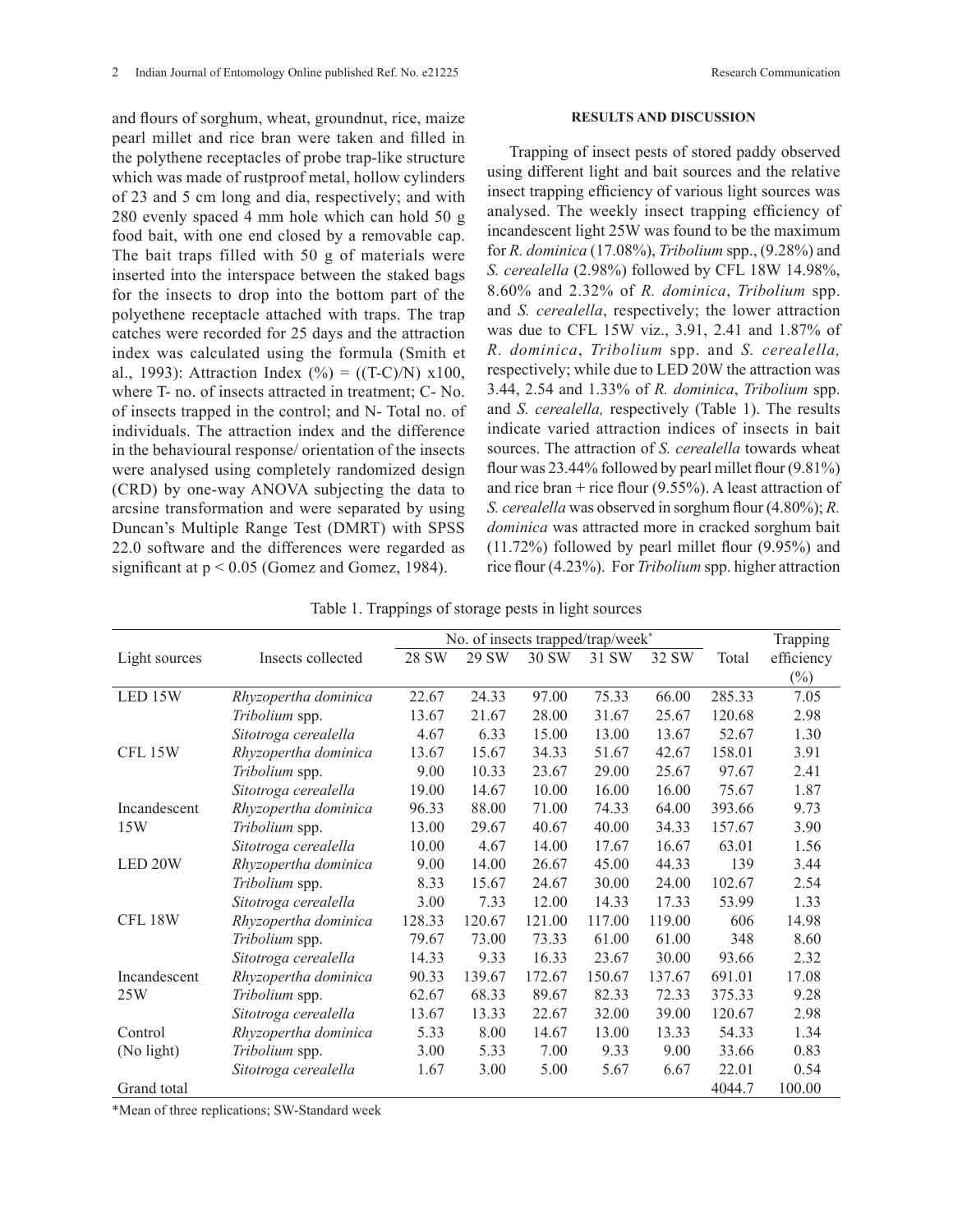index to cracked sorghum was 13.72% followed by sorghum flour (11.72%) and the least attraction of *Tribolium* spp. was observed in rice flour (3.66%) (Table 2).

Jeon et al. (2011) observed the behavioural response of the rice weevil *Sitophilus oryzae* to LED at different intensities and wavelength and observed greater number of weevils getting attracted to blue wavelength (84.3%) followed by green, red, UV and IR. In the present study, LED attracted the least number of insects compared with incandescent and CFL lights. Ultraviolet light 4W installed 1.5 m above ground level in the corners and alleyways of a rice warehouse, combined with the use of a bait trap, accurately detected the presence of lesser grain borer, resulting in timely insecticidal treatment (Mohan et al., 1994). The attraction of *R. dominica*, *S. cerealella*, *T. castaneum* and *S. zeamais* to light traps (6W blacklight-blue) was evaluated by Nualvatna et al. (2003). The blacklight was preferred by *R. dominica* over the blacklight-blue and green incandescent lamps. The incandescent 25W was attractive to *R. dominica*, *Tribolium* spp. and *S. cerealella* (29.69, 30.37 and 25.05% respectively), followed by CFL 18W (with attraction of 26.04, 28.16 and 19.45%, respectively) (Table 2).

Phototactic response of *T. castaneum*, *S. zeamais Lasioderma serricorne* and *Tyrophagus putrescentiae* to red LED*,*and *S*. *cerealella* and *S. oryzae* to blue LED was reported by Park et al. (2017). Present study is in conformity with the findings of Song et al. (2016) who studied the attraction of *T. castaneum* and *S. zeamais* to LED in the granary and the attraction with black light bulb (BLB) trap and red LED attracted more *T. castaneum* and *S. zeamais* than BLB. Phototactic behavioural responses of the Indian meal moth *Plodia interpunctella* to seven wavelengths of light-emitting diodes (LEDs); the green LED to *P. interpunctella* adults was approximately 1.81x more attractive than black light bulb (BLB) as reported by Park and Lee (2016). The attractiveness of wheat flour to *S. cerealella* observed now is comparable with earlier studies indicating that larger grain borer *Protephanus truncatus* and *R. dominica* were attracted towards cereal host odour (Bashir et al., 2001; Edde and Phillips, 2006). Cracked wheat alone had attracted *S. zeamais*  six times more than *S. oryzae* (Likhayo and Hodges, 2000). Maximum attraction of *R. dominica* (11.72%) and *Tribolium* spp. (13.72%) was observed due to some attractive compounds present in the cracked sorghum and *S. cerealella* to wheat flour (23.44%) and pearl

|               | *Relative attraction index (%) |                        | Total                  |               | $R_{\cdot}$  | Tribolium              | S.                     | Insect                 |          |
|---------------|--------------------------------|------------------------|------------------------|---------------|--------------|------------------------|------------------------|------------------------|----------|
| Attractants   | S.                             | $R_{\cdot}$            | Tribolium              | attraction    | Light        | dominica               | spp.                   | cerealella             | response |
|               | cerealella                     | dominica               | spp.                   | index $(\% )$ | sources      |                        |                        |                        | $(\%)$   |
| Crushed       | 5.00                           | 8.46                   | 9.11                   | 22.57         | LED 15W      | 12.26                  | 9.77                   | 10.93                  | 32.96    |
| groundnut     | $(12.92)$ <sup>f</sup>         | $(16.91)^d$            | $(17.57)^{d}$          |               |              | $(20.50)^d$            | $(18.21)$ <sup>d</sup> | $(19.31)$ <sup>e</sup> |          |
| Wheat flour   | 23.44                          | 7.53                   | 10.44                  | 41.41         | CFL 15W      | 6.79                   | 7.90                   | 15.71                  | 30.40    |
|               | $(28.96)$ <sup>a</sup>         | $(15.93)$ ef           | $(18.85)$ <sup>c</sup> |               |              | $(15.10)$ <sup>e</sup> | $(16.33)$ <sup>e</sup> | $(23.35)$ °            |          |
| Cracked corn  | 7.82                           | 9.62                   | 4.32                   | 21.4          | Incandescent | 16.92                  | 12.76                  | 13.08                  | 42.75    |
|               | $(16.24)$ <sup>c</sup>         | $(18.07)$ °            | $(11.99)^{8}$          |               | 15W          | (24.29)                | $(20.93)$ <sup>c</sup> | $(21.20)^d$            |          |
| Sorghum flour | 4.80                           | 7.57                   | 11.72                  | 24.09         | LED 20W      | 5.97                   | 8.31                   | 11.21                  | 25.49    |
|               | $(12.65)$ <sup>f</sup>         | $(15.97)$ <sup>e</sup> | $(20.02)^{b}$          |               |              | $(14.15)$ <sup>e</sup> | $(16.75)$ <sup>e</sup> | $(19.56)$ <sup>e</sup> |          |
| Rice flour    | 5.75                           | 4.23                   | 3.66                   | 13.64         | CFL 18W      | 26.04                  | 28.16                  | 19.45                  | 73.65    |
|               | $(13.87)$ <sup>e</sup>         | $(11.87)$ <sup>h</sup> | $(11.02)^h$            |               |              | $(30.68)^{b}$          | $(32.05)^{b}$          | $(26.17)^{b}$          |          |
| Pearl millet  | 9.81                           | 9.95                   | 4.32                   | 24.08         | Incandescent | 29.69                  | 30.37                  | 25.05                  | 85.12    |
| flour         | $(18.25)^{b}$                  | $(18.39)^{b}$          | $(11.99)^{8}$          |               | 25W          | $(33.02)^{a}$          | $(33.44)$ <sup>a</sup> | $(30.03)^{a}$          |          |
| Rice bran     | 7.72                           | 5.52                   | 6.98                   | 20.22         | Control      | 2.33                   | 2.72                   | 4.57                   | 9.63     |
|               | $(16.13)$ <sup>c</sup>         | $(13.58)^{8}$          | $(15.32)$ <sup>e</sup> |               |              | $(8.79)$ <sup>f</sup>  | $(9.50)$ <sup>f</sup>  | $(12.34)$ <sup>f</sup> |          |
| Rice bran $+$ | 9.55                           | 7.21                   | 5.36                   | 22.12         |              |                        |                        |                        |          |
| Rice flour    | $(18.00)^{b}$                  | $(15.58)$ <sup>f</sup> | $(13.39)$ <sup>f</sup> |               |              |                        |                        |                        |          |
| Cracked       | 6.70                           | 11.72                  | 13.72                  | 32.14         |              |                        |                        |                        |          |
| sorghum       | $(15.01)^d$                    | $(20.02)^{a}$          | $(21.74)$ <sup>a</sup> |               |              |                        |                        |                        |          |
| Control       | $0.00**$                       | 0.00                   | 0.00                   | 0.00          |              |                        |                        |                        |          |
|               | $(0.52)$ <sup>g</sup>          | $(0.52)^{i}$           | $(0.52)^{i}$           |               |              |                        |                        |                        |          |
| SEd           | 0.297                          | 0.153                  | 0.159                  |               |              | 0.558                  | 0.347                  | 0.283                  |          |

Table 2. Response of stored product insects to bait and light sources

\*Mean of three replications; \*\*Figures in parentheses arc sine transformed values with formula: 1/4n for 0%; Mean followed by same letter (s) in a column not significantly different by DMRT (p=0.05)